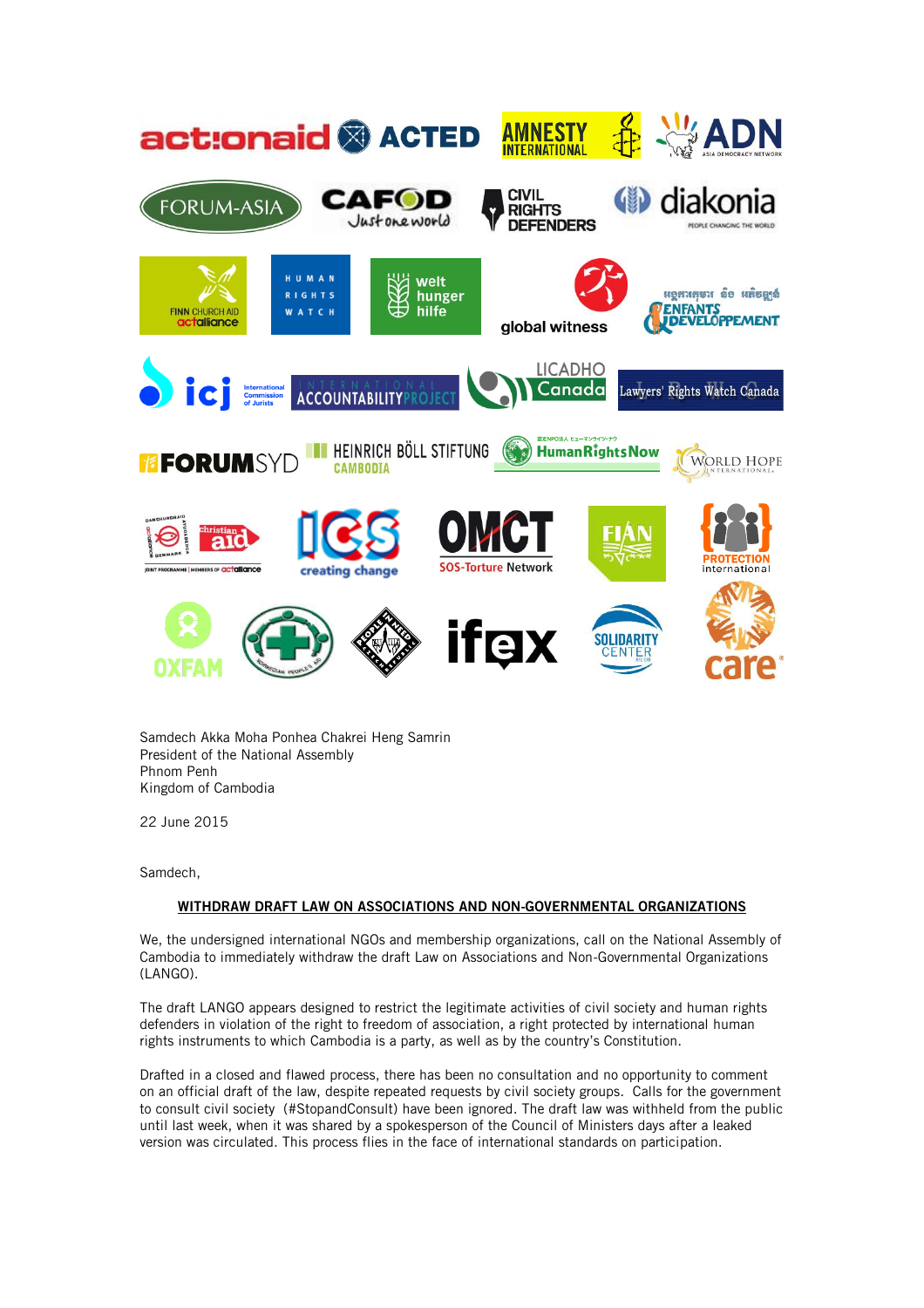UN treaties and the UN Declaration on the Right and Responsibility of Individuals, Groups and Organs of Society to Promote and Protect Universally Recognized Human Rights and Fundamental Freedoms (UN Declaration on Human Rights Defenders), adopted by a consensus of States including Cambodia, protects the right of everyone, individually and in association with others, to have effective access to participation in the government of his or her country and in the conduct of public affairs. This includes the right to submit to governmental bodies concerned with public affairs, criticism and proposals for improving their functioning and to draw attention to any aspect of their work that may hinder the promotion, protection and realization of human rights and fundamental freedoms.

The draft LANGO contains 39 articles outlining a dual regulatory regime for domestic and international civil society groups under the respective aegises of the Ministry of Interior (MoI) and Ministry of Foreign Affairs and International Assistance (MoFA), with additional regulatory and oversight authority resting with other government ministries and agencies.

If passed, the draft LANGO will severely undermine the crucial role that civil society plays in Cambodia. It outlines a complicated series of bureaucratic registration and reporting obligations for civil society groups and threatens to lend legislative legitimacy to the control and censorship of activities undertaken by domestic and international associations and NGOs.

The right to freedom of association is guaranteed by Article 22 of the International Covenant on Civil and Political Rights (ICCPR), to which Cambodia is a State party, and by Article 42 of Cambodia's Constitution. The right to freedom of association may only be limited or restricted in certain narrowly defined circumstances. Article 22 of the ICCPR provides for a three-part test for limitations on freedom of association under which no limitation on the right is permitted unless it is: (1) prescribed by a law that is clear and accessible; (2) in pursuit of a legitimate interest as outlined in Article  $22$ ; and (3) is strictly and demonstrably necessary.

The LANGO contains numerous provisions that do not satisfy one or more of the three components of this test, in violation of the right to freedom of association:

*Universal mandatory registration:* The draft mandates registration for all domestic and international associations and NGOs operating in the country and provides for fines and criminal sanctions for groups which carry out activities without registration and, where foreign associations and NGOs are concerned, for the expulsion of foreign staff from the country. It is noteworthy that, unlike the 2011 draft of the LANGO, the current draft contains no reference to community based organizations and fails to exempt them from registration, leaving open the possibility that all groups, however small or informal, will be required to register if the draft is made law. The right to freedom of association protects associations that are not registered.<sup>2</sup> Rather than upholding this principle, the LANGO will provide for the punishment of individuals engaged in legitimate activities protected in the exercise of the right.

*Arbitrary restrictions on founding members:* To establish a domestic association or NGO, the draft LANGO requires five founding members, aged 18 years or older, who have not held leadership positions in NGOs or associations previously deleted from registration. This is an arbitrary numerical requirement<sup>3</sup> which unfairly and unjustifiably excludes identifiable categories of individuals from enjoying the right to freedom of association. In the case of individuals under 18 years of age, their right to freedom of association is also guaranteed by Article 15 of the Convention on the Rights of the Child, to which Cambodia is a party, subject only to similar limitations as set out in Article 22 of the ICCPR.

*Onerous registration requirements:* The draft LANGO outlines an onerous, bureaucratic process for the registration of domestic and international associations and NGOs, requiring the provision of excessive documentation and banking information. In the case of domestic groups, a detailed governing statute outlining, amongst other things, "sources of resources and properties" and rules for their management, must be provided to the MoI. International groups are required to provide, amongst other things, a letter

 $\overline{a}$ 

 $1$  The legitimate interests outlined in Article 22 are "national security or public safety, public order (ordre public), the protection of public health or morals or the protection of the rights and freedoms of others".

<sup>&</sup>lt;sup>2</sup> Report of the Special Rapporteur on the rights to freedom of peaceful assembly and of association, Maina Kiai, UN Doc. A/HRC/20/27, 21 May 2012, para. 56. See also, Report of the Special Representative of the Secretary-General on human rights defenders, Hina Jilani, UN Doc. A/59/401, 1 October 2004, para. 82(a): "the Special Representative believes that registration should not be compulsory. NGOs should be allowed to exist and carry out collective activities without having to register if they so wish".

<sup>&</sup>lt;sup>3</sup> The Special Rapporteur on the rights to freedom of peaceful assembly and of association considers as best practice legislation that requires no more than two persons to establish an association. See, Report of the Special Rapporteur on the rights to freedom of peaceful assembly and of association, Maina Kiai, UN Doc. A/HRC/20/27, 21 May 2012, para. 54.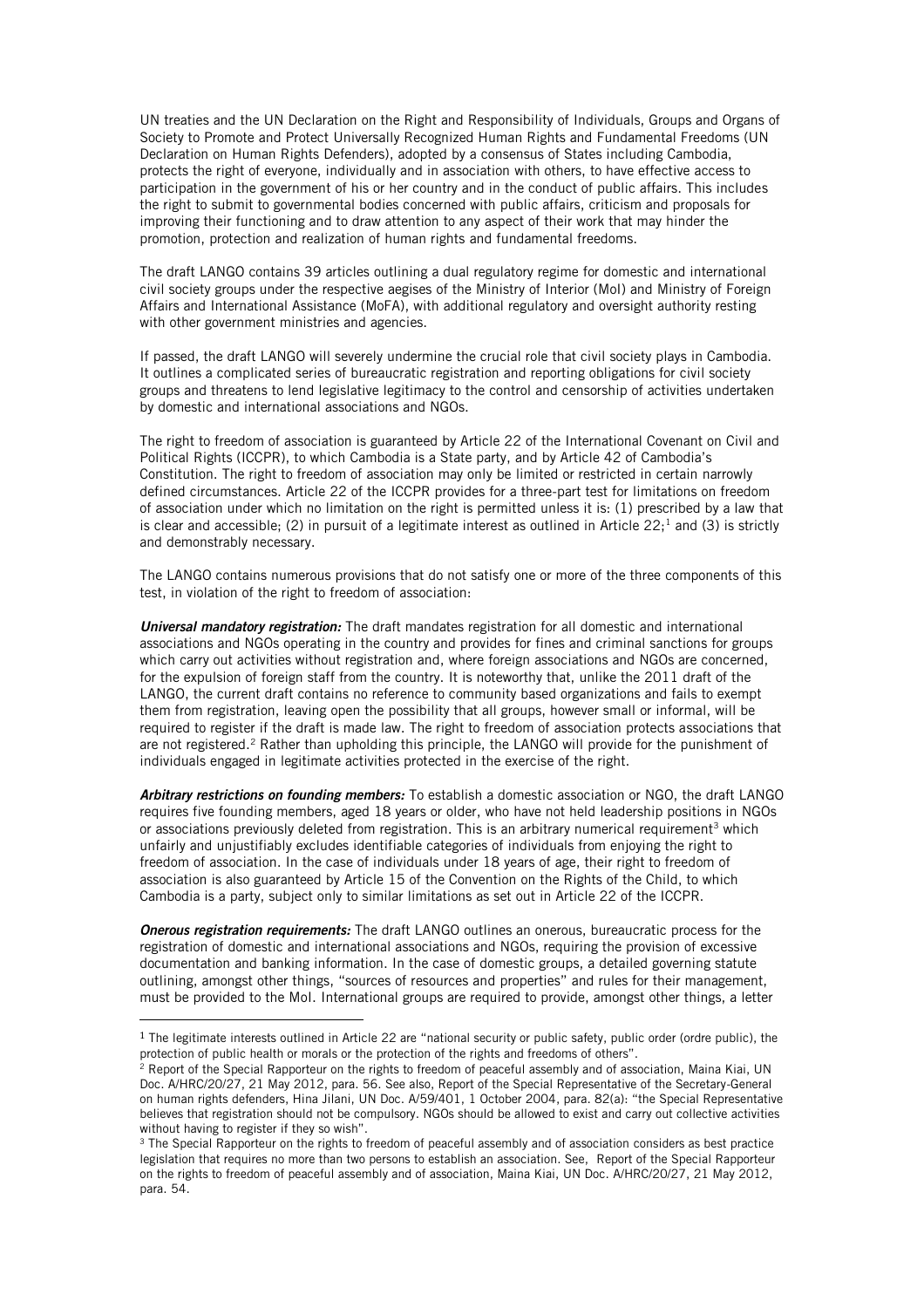outlining budgets for projects for a period of six months, together with a letter of support for all projects from a government ministry or institution. The draft includes a continuing obligation for international and domestic groups to inform authorities within 15 days of, amongst other things, changes to leadership, office location, and, in the case of domestic groups, the content of the governing statute. These requirements are extremely burdensome and do not appear to serve any legitimate interest as is required for a restriction to be in accordance with Article 22 of the ICCPR.

*Arbitrary denial of registration:* The draft vests complete discretion in the MoI and MoFA in deciding whether or not to accept or reject applications for registration by domestic and international groups respectively, failing to outline any objective criteria to guide the determination process.

The MoI has the discretion to determine whether an application by a domestic group "does not fulfil the conditions for registration" and has the added option of rejecting the application of a domestic group whose purpose and objective "could adversely affect public security, stability and order, or generate a threat to national security, national unity, or the culture, traditions and customs of Cambodian national society". The MoFA must examine the content of the documentation provided by an international association or NGO and "decide whether or not it is willing to enter into a memorandum of understanding", the document required for international groups to operate in the country.

Where a domestic association or NGO does not fulfil the conditions in a written application, the MoI must provide written notification inviting corrections to the application. However, there is no obligation to provide a written explanation for denying a corrected application, nor in the case that an application is denied on the grounds that it "could adversely affect public security, stability and order," etc. Similarly, there is no obligation on the part of the MoFA to provide a written explanation to an international association or NGO whose application for a memorandum of understanding is denied.

Whereas a domestic association or NGO has the right to appeal a denial of registration by the MoI, no such right of appeal exists for international groups whose application for a memorandum of understanding is rejected by the MoFA.

These provisions are vague and allow considerable scope for denials of registration on arbitrary grounds.<sup>4</sup> Several of the justifications offered as the grounds for denying an application by a domestic association or NGO – such as maintaining national unity, or protecting culture, traditions, and customs of Cambodian national society – are overly broad and are not explicit legitimate interests as defined by Article 22 of the ICCPR.

*Requirement of political neutrality:* The draft LANGO requires domestic NGOs, and international NGOs and associations to "adhere to a stance of neutrality vis-à-vis political parties", and provides for the suspension and dissolution of groups that violate this provision. The requirement of political neutrality opens the door to arbitrary government restrictions on organizations which engage in advocacy or criticism of government actions, potentially stifling legitimate criticism of political processes, draft laws and policies. As well as a violation of freedom of association, this is also a violation of the right to freedom of expression.<sup>5</sup>

*Onerous reporting requirements:* The draft law provides for an onerous reporting regime for domestic NGOs and international associations and NGOs on activities and finances. The complex reporting obligations include reporting to several ministries: the MoI and Ministry of Economics and Finance (MEF) for domestic NGOs, and the MoFA, MEF and Council for the Development of Cambodia for international associations and NGOs. Domestic NGOs and international associations and NGOs are required to provide authorities with copies of agreements concluded with donors outlining programme work and financial support as well as copies of annual reports sent to donors. In the case of domestic NGOs, they are also required to file annual reports on activities and finances. The MoI may request annual reports on activities and finances from domestic associations "[i]n case of necessity". The MEF or National Audit Authority may "conduct an examination to check on and audit" an international association or NGO "[i]n

 $\overline{a}$ 

<sup>4</sup> The Special Representative of the UN Secretary-General on Human Rights Defenders has stated that "NGO laws must provide for clear and accessible information on the registration process" and that "decisions to deny registration must be fully explained". See, Report of the Special Representative of the UN Secretary-General on human rights defenders, Hina Jilani, UN Doc. A/59/401, 1 October 2004, para. 82 (d) and (e).

<sup>5</sup> The Special Rapporteur on the rights to freedom of peaceful assembly and of association has stated that "[a]ssociations should enjoy, inter alia, the rights to express opinion, disseminate information, engage with the public and advocate before Governments and international bodies for human rights, for the preservation and development of a minority". See, Report of the Special Rapporteur on the rights to freedom of peaceful assembly and of association, Maina Kiai, UN Doc. A/HRC/20/27, 21 May 2012, para. 64.